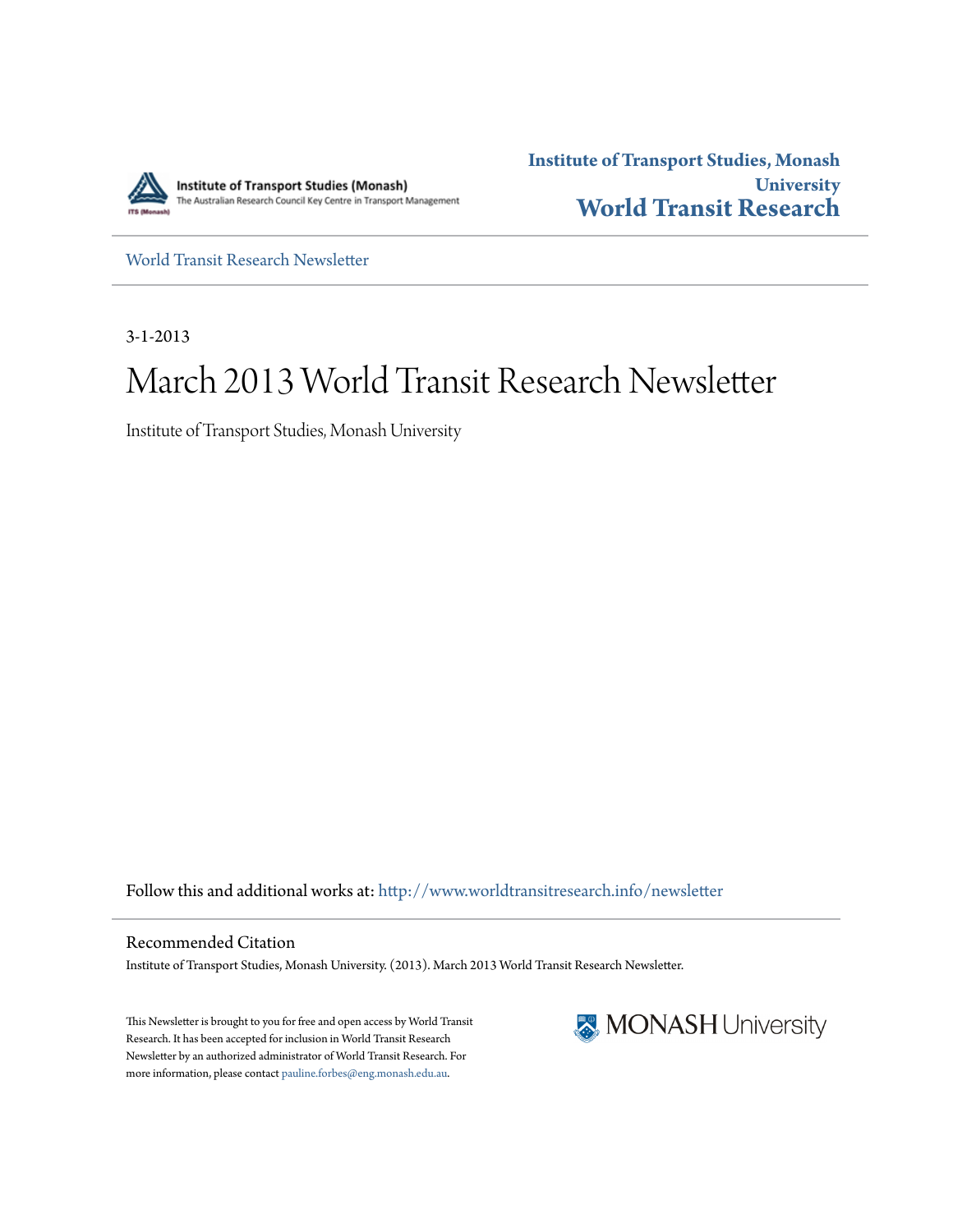

# **World Transit Research**

# **March 2013 Newsletter**

[http://www.worldtransitresearch.info](http://www.worldtransitresearch.info/)

Welcome to the sixteenth WORLD TRANSIT RESEARCH (WTR) clearinghouse newsletter. This newsletter, which is published bi-monthly, summarises new research published in the field which has been added to the World Transit Research clearinghouse research database.

WTR is now used by public transport researchers in over 7,000 cities and towns in 170 countries worldwide.

### **BACKGROUND**

World Transit Research (WTR) is designed to help public transport practitioners and researchers get easier access to quality research in the field of public transport planning. WTR is a free repository of research papers, reports, research abstracts and links to research findings from leading research journals indexed and searchable to ensure easier access to topics of interest. The site is developed and run by the Public Transport [Research Group](http://eng.monash.edu.au/civil/research/centres/its/research-activities/public-transport-planning.html) at the Institute of Transport Studies, Monash University. The clearinghouse performs the following functions:

- Search/Find The database is searchable on key words and also via a list of subject areas
- Newsletter Subscription Those accessing the website can enrol in a free email newsletter. This broadcasts new publications in the field every 2 months
- Links links to relevant associated sites are provided
- Submit Research Researchers can use the website to suggest items for inclusion in the database. Copyright requirements are described.

#### **NEWSLETTER**

Your recommendation can help grow our number of subscribers. Do you know someone interested in public transport research that would like to receive this newsletter? Ask them to go to<http://www.worldtransitresearch.info/> and enter their email address in the box provided under Newsletter.

### **NEW ADDITIONS**

World Transit Research clearinghouse now includes some 4,670 research reports/papers. Some 83 published papers have been added. The new ones are listed in the attached table. In addition new journals and relevant papers are also occasionally added from previous publication records.

### **CONTRIBUTE YOUR RESEARCH AND INCREASE YOUR CITATIONS**

Should you have any relevant papers that you think should be included in this repository, please log on to [www.worldtransitresearch.info](http://www.worldtransitresearch.info/) and click on the Submit Research icon. The WTR Clearinghouse is a very effective tool to increase author citations of research since it acts to publicise your research to those interested in this field.

# **UNSUBSCRIBE**

Click here to **unsubscribe** from this newsletter.

### **JOURNAL SUBSCRIPTIONS**

Articles on the following two pages denoted with an asterisk \* are from Journals that require a subscription to view the full article.

## **SUGGESTIONS WELCOMED**

If you have any queries or suggestions on how to improve our publication, we would love to hear from you at: [enquiries@worldtransitresearch.info](mailto:enquiries@worldtransitresearch.info)

### Pauline Forbes

Research Clearing House Manager [enquiries@worldtransitresearch.info](mailto:enquiries@worldtransitresearch.info) PH +61 3 9905 5568 Fax: +61 3 9905 4944

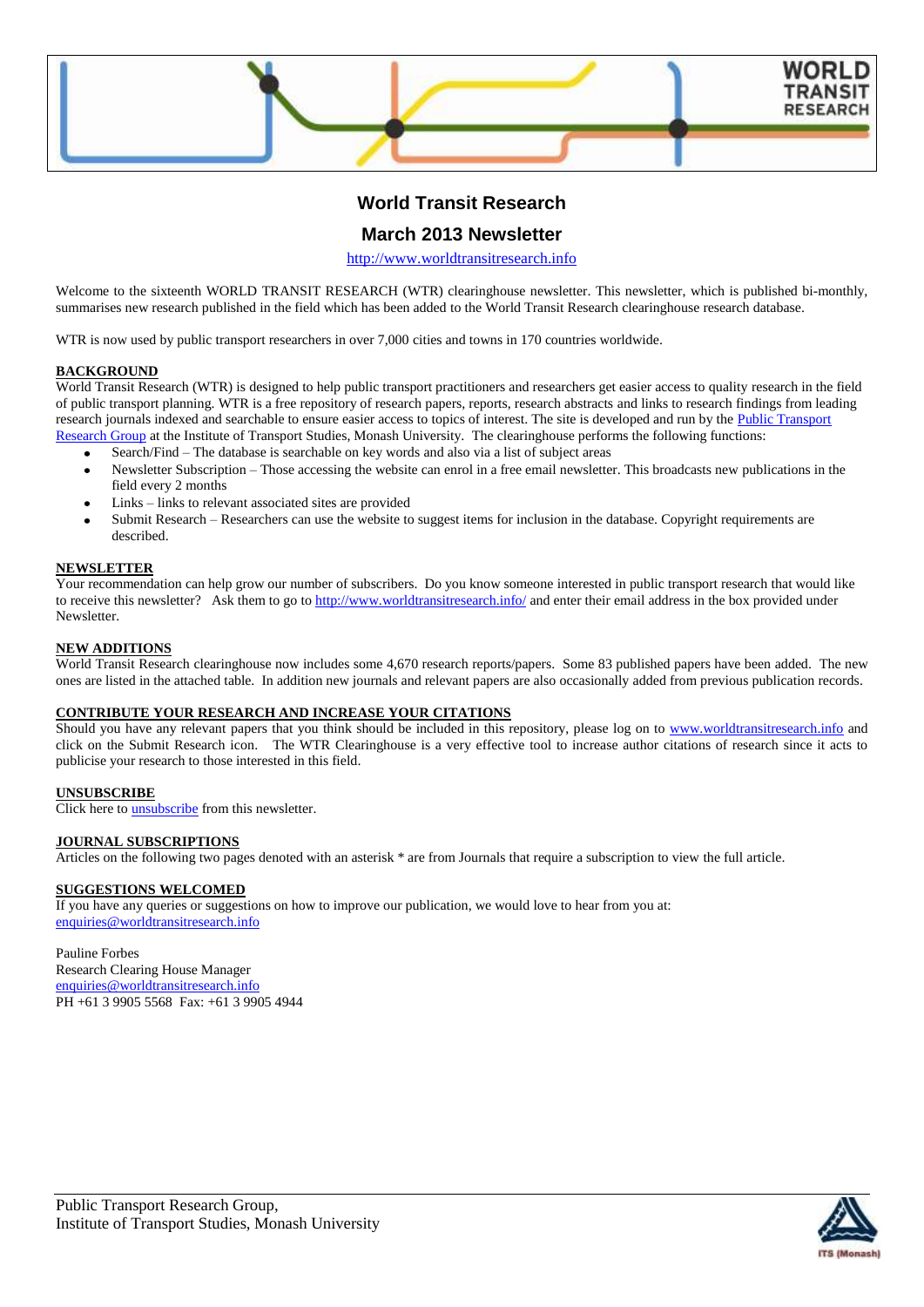

# **WORLD TRANSIT RESEARCH – NEW RESEARCH PUBLICATIONS**

| <b>AUTHOR</b>                                              | <b>TITLE</b>                                                                                             | <b>DATE</b> |
|------------------------------------------------------------|----------------------------------------------------------------------------------------------------------|-------------|
| L Redman, M Friman, T Gärling, T Hartig                    | <b>Quality attributes of public transport that attract car users: A research</b>                         | 2013        |
|                                                            | review*                                                                                                  |             |
| S P Blainey, J M Preston                                   | A GIS-based appraisal framework for new local railway stations and services *                            | 2013        |
| Tim Hazledine, S Donovan, J Bolland                        | The contribution of public transport to economic productivity                                            | 2013        |
| S Donovan, I Munro                                         | Impact of urban form of transport and economic outcomes                                                  | 2013        |
| S A Mamun, N E Lownes, J P Osleeb,                         | A method to define public transit opportunity space *                                                    | 2013        |
| K Bertolaccini                                             |                                                                                                          |             |
| F J Navarrete, J de Dios Ortúzar                           | Subjective valuation of the transit transfer experience: The case of Santiago                            | 2013        |
|                                                            | de Chile*                                                                                                |             |
| J Risco, P Ruiz, A Mariños, A Juarez,                      | Excessive sleepiness prevalence in public transportation drivers of a                                    | 2013        |
| M Ramos, F Salmavides, J Vega, H Kruger,                   | developing country *                                                                                     |             |
| D Vizcarra<br>J Dols, V Pons, E Alcalá, B Valles, Á Martin | Analysis of dynamic behavior and safety of baby carriages in public                                      | 2013        |
|                                                            | transportation buses *                                                                                   |             |
| M Abate, M Lijesen, E Pels, A Roelevelt                    | The impact of reliability on the productivity of railroad companies *                                    | 2013        |
|                                                            |                                                                                                          |             |
| T Schelenz, Á Suescun, M A Karlsson,<br>L Wikström         | Decision making algorithm for bus passenger simulation during the vehicle<br>design process <sup>*</sup> | 2013        |
| M Duncan, R K Christensen                                  | An analysis of park-and-ride provision at light rail stations across the US *                            | 2013        |
| J Piening, T Ehrmann, B Meiseberg                          | Competing risks for train tickets - An empirical investigation of customer                               | 2013        |
|                                                            | behavior and performance in the railway industry *                                                       |             |
| N Foth, K Manaugh, A M El-Geneidy                          | Towards equitable transit: examining transit accessibility and social need in                            | 2013        |
|                                                            | Toronto, Canada *                                                                                        |             |
| C Mulley, R Tyson, P McCue, C Rissel,                      | Valuing active travel: Including the health benefits of sustainable transport in                         | 2013        |
| C Munro                                                    | transportation appraisal frameworks *                                                                    |             |
| C A Hale                                                   | History and prospects of the rail station *                                                              | 2013        |
| C C Cantarelli, C G Chorus, S W Cunningham                 | Explaining cost overruns of large-scale transportation infrastructure projects                           | 2013        |
|                                                            | using a signaling game *                                                                                 |             |
| C Hale, S Eagleson                                         | Passenger rail in Melbourne - new challenges in a new century *                                          | 2013        |
| A Tirachini                                                | Bus dwell time: the effect of different fare collection systems, bus floor level                         | 2013        |
|                                                            | and age of passengers *                                                                                  |             |
| H Nishiuchi, J King, T Todoroki                            | Spatial-Temporal daily frequent trip pattern of public transport passengers                              | 2013        |
|                                                            | using smart card data *                                                                                  |             |
| D A Hensher, J M Rose, W Leong, A                          | Choosing public transport - incorporating richer behavioural elements in                                 | 2013        |
| Tirachini, Z Li                                            | modal choice models *                                                                                    |             |
| C Román, J C Martin, R Espino                              | Using stated preferences to analyse the service quality of public transport *                            | 2013        |
| A Stathopoulos, E Marcucci                                 | De Gustibus Disputandum Est: Non-Linearity in Public Transportation service                              | 2013        |
|                                                            | quality evaluation *                                                                                     |             |
| B Nahmias-Biran, N Sharaby, Y Shiftan                      | Equity aspects in Transportation projects: Case study of transit fare change in<br>Haifa *               | 2013        |
| A Stathopoulos, E Marcucci                                 | Editorial for special issue "Measuring service quality and local public transport                        | 2013        |
|                                                            | performance" *                                                                                           |             |
| D A Hensher                                                | The relationship between bus contract costs, user perceived service quality                              | 2013        |
|                                                            | and performance assessment *                                                                             |             |
| Rail Safety and Standards Board Ltd                        | Train driver selection: implementation phase - Summary report                                            | 2013        |
| E I Diab, A M El-Geneidy                                   | Variation in bus transit service: understanding the impacts of various                                   | 2013        |
|                                                            | improvement strategies on transit service reliability *                                                  |             |
| X C Wang, J A González                                     | Assessing feasibility of electric buses in small and medium-sized                                        | 2013        |
|                                                            | communities*                                                                                             |             |
| C Q Ho, C Mulley                                           | Multiple purposes at single destination: A key to better understanding of the                            | 2013        |
|                                                            | relationship between tour complexity and mode choice *                                                   |             |
| S S Lee, M L Senior                                        | Do light rail services discourage car ownership and use? Evidence from census                            | 2013        |
|                                                            | data for four English cities *                                                                           |             |

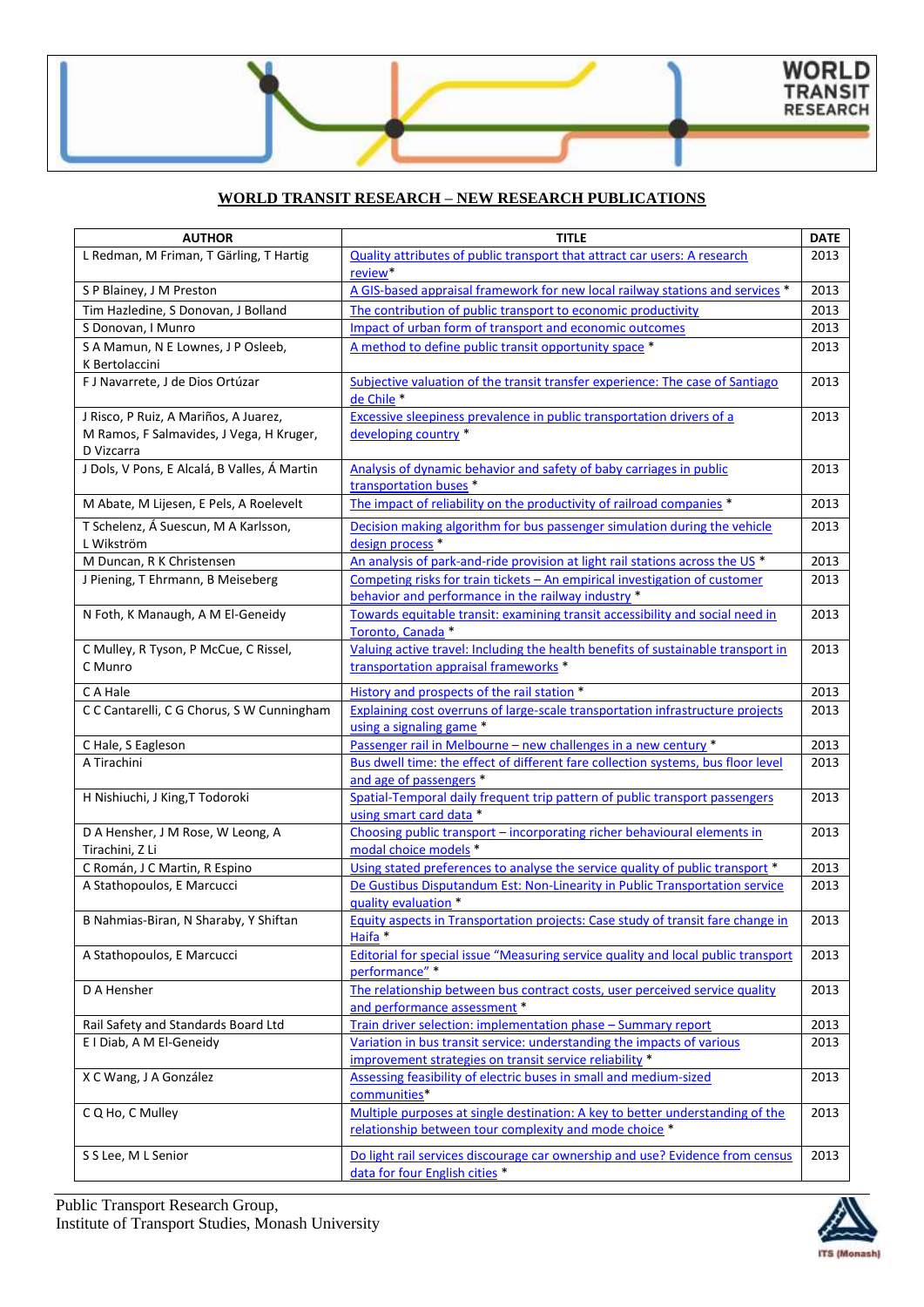# WORLD<br>TRANSIT<br>RESEARCH

| D Forsey, K N Habib, E J Miller, A Shalaby                                    | Evaluating the impacts of a new transit system on commuting mode choice                                                                            | 2013 |
|-------------------------------------------------------------------------------|----------------------------------------------------------------------------------------------------------------------------------------------------|------|
|                                                                               | using a GEV model estimated to revealed preference data: A case study of the                                                                       |      |
|                                                                               | VIVA system in York region Ontario <sup>*</sup>                                                                                                    |      |
| L Gamberini, A Spagnolli, A Miotto,<br>E Farrari, N Corradi, S Furlan         | Passengers' activities during short trips on the London Underground *                                                                              | 2013 |
| J C Muñoz, C E Cortés, R Giesen, D Sáez,<br>F Delgado, F Valencia, A Cipriano | Comparison of dynamic control strategies for transit operations *                                                                                  | 2013 |
| M N Hassan, Y E Hawas, K Ahmed                                                | A multi-dimensional framework for evaluating the transit service<br>performance *                                                                  | 2013 |
| Y Wang, B De Schutter, TJJ van den Boom,<br><b>B</b> Ning                     | Optimal trajectory planning for trains - A pseudospectral method and a<br>mixed integer linear programming approach *                              | 2013 |
| V Reis, F Meier, G Pace, R Palacin                                            | Rail and multi-modal transport *                                                                                                                   | 2013 |
| M M Haque, H C Chin, A K Debnath                                              | Sustainable, safe, smart-three key elements of Singapore's evolving transport<br>policies <sup>*</sup>                                             | 2013 |
| S Chan, L F Miranda-Moreno, A Alam,<br>M Hatzopoulou                          | Assessing the impact of bus technology on greenhouse gas emissions along a<br>major corridor: A lifecycle analysis *                               | 2013 |
| H H Hochmair                                                                  | Assessment of bicycle service areas around transit stations *                                                                                      | 2013 |
| A Ceder, S Chowdhury, N Taghipouran,<br>J Olsen                               | Modelling public-transport users' behavior at connection point *                                                                                   | 2013 |
| CF Chen, Y L Kao                                                              | The connection between the hassles-burnout relationship, as moderated by<br>coping, and aberrant behaviors and health problems among bus drivers * | 2013 |
| C Gordon, C Mulley, N Stevens, R Daniels                                      | Public-private contracting and incentives for public transport: Can anything<br>be learned from the Sydney Metro experience? *                     | 2013 |
| C Lee, Z Wang                                                                 | Assessing the impact of proposed transit investments and public policy<br>choices on land use patterns                                             | 2012 |
| J R Brown, D Neog                                                             | Central Business Districts and transit ridership: A reexamination in the<br>relationship in the US                                                 | 2012 |
| R Daniels, C Mulley                                                           | Planning public transport networks-the neglected influence of topography                                                                           | 2012 |
| C M Hewitt, W E Hewitt                                                        | The effect of proximity to urban rail on housing prices in Ottawa                                                                                  | 2012 |
| P Metaxatos, L Dirks                                                          | Cost estimation of fare-free ADA complementary paratransit service in Illinois                                                                     | 2012 |
| L van Roosmalen, D Hobson, P Karg,<br>E DeLeo, E Porach                       | Transit operator evaluation of three wheelchair securement systems                                                                                 | 2012 |
| L Zhu, L Yu, X M Chen, J F Guo                                                | Simulated analysis of exclusive bus lanes on expressways: Case study in<br><b>Beijing, China</b>                                                   | 2012 |
| M Karimi, D N Eder, D Eskandari, D Zou,<br>J A Hedner, L Grote                | Impaired vigilance and increased accident rate in public transport operators is<br>associated with sleep disorders *                               | 2012 |
| P S Lin, A Kourtellis, M Wills                                                | Evaluation of camera-based systems to reduce transit bus side collisions -<br><b>Phase II</b>                                                      | 2012 |
| R Sham, N Omar, D W Amat                                                      | Hot spot urban crime area for woman travellers *                                                                                                   | 2012 |
| Y Liu, Y M Nie                                                                | Welfare effects of congestion pricing and transit services in multiclass<br>multimodal networks *                                                  | 2012 |
| C Hale                                                                        | TOD versus TAD: the great debate resolved(?) *                                                                                                     | 2012 |
| M Estrada, F Robusté, J Amat, H Badia,<br>J Barceló                           | Optimal length of transit network with traffic performance microsimulation<br>application to Barcelona, Spain *                                    | 2012 |
| Z Wang, Y Chen                                                                | Development of location method for urban public transit networks based on<br>hub-and-spoke network structure *                                     | 2012 |
| T L Lei, Y Chen, K G Goulias                                                  | Opportunity based dynamic transit accessibility in Southern California<br>measurement, findings and comparison with automobile accessibility *     | 2012 |
| S G Lee, M Hickman, D Tong                                                    | Stop aggregation model development and application *                                                                                               | 2012 |
| F Devillaine, M Munizaga, M Trépanier                                         | Detection of activities of public transport users by analyzing smart card data *                                                                   | 2012 |
| S Hassold, A Ceder                                                            | Multiobjective approach to creating bus timetables with multiple vehicle<br>types <sup>*</sup>                                                     | 2012 |
| G Currie, M Sarvi                                                             | New model for secondary benefits of transit priority *                                                                                             | 2012 |
| C A Lewis, G C Goodwin                                                        | Impact of bus transit centers on values of nearby single-family residential<br>land in Houston, Texas *                                            | 2012 |
| R B Noland, S DiPetrillo, M L Lahr                                            | Residential property values and New Jersey Transit Village Program *                                                                               | 2012 |
| Y Fan, A Guthrie                                                              | Winners or losers. Resident perceptions of transit-induced neighborhood<br>change <sup>*</sup>                                                     | 2012 |
|                                                                               |                                                                                                                                                    |      |